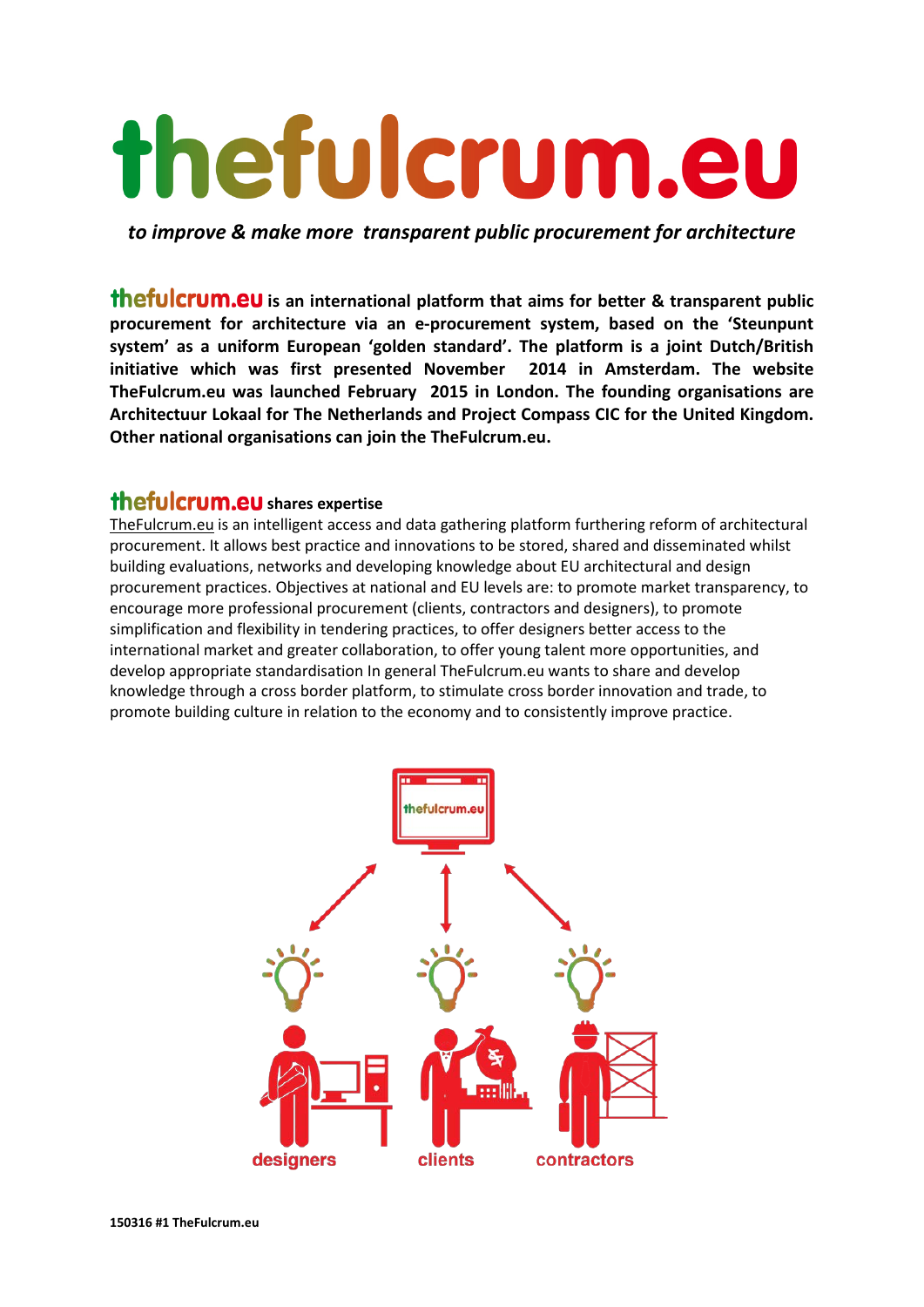## **thefulcrum.eu** is an international platform

TheFulcrum.eu is a collaboration between national projects governed by a mutual memorandum of agreement. It is not another abstract, distant European initiative; the heart of the project rests at the national level. This grassroots approach serves to firmly root the transnational collaboration in specific local market conditions.

Each national participant offers a national portal on the basis of the Steunpunt system (so all affiliated national portals use the same system). An essential part of the national portals is a database that discloses all notices of public contracts and design contests of the country concerned in a transparent fashion. TheFulcrum.eu uses an automated script to read these national databases into one European portal. The other content of TheFulcrum.eu is a matter of collaboration and negotiation between the national partners.



#### **thefulcrum.eu** promulgates the Steunpunt system as golden e-procurement standard In the Netherlands Architectuur Lokaal has been developing a highly successful system through its Steunpunt Architectuuropdrachten en Ontwerpwedstrijden [Helpdesk Architectural Commissions and Design contests] since 1997. This Steunpunt system offers a database covering all notices for public contracts and contests in the field of architecture, assists (public) clients and market operators in the architectural sector and promulgates best practices. It is a comprehensive system, offering tangible products (digital manuals, statistics, publications) and intangible services (advice and

support). The use of the platform of the Steunpunt is free of charge to all users.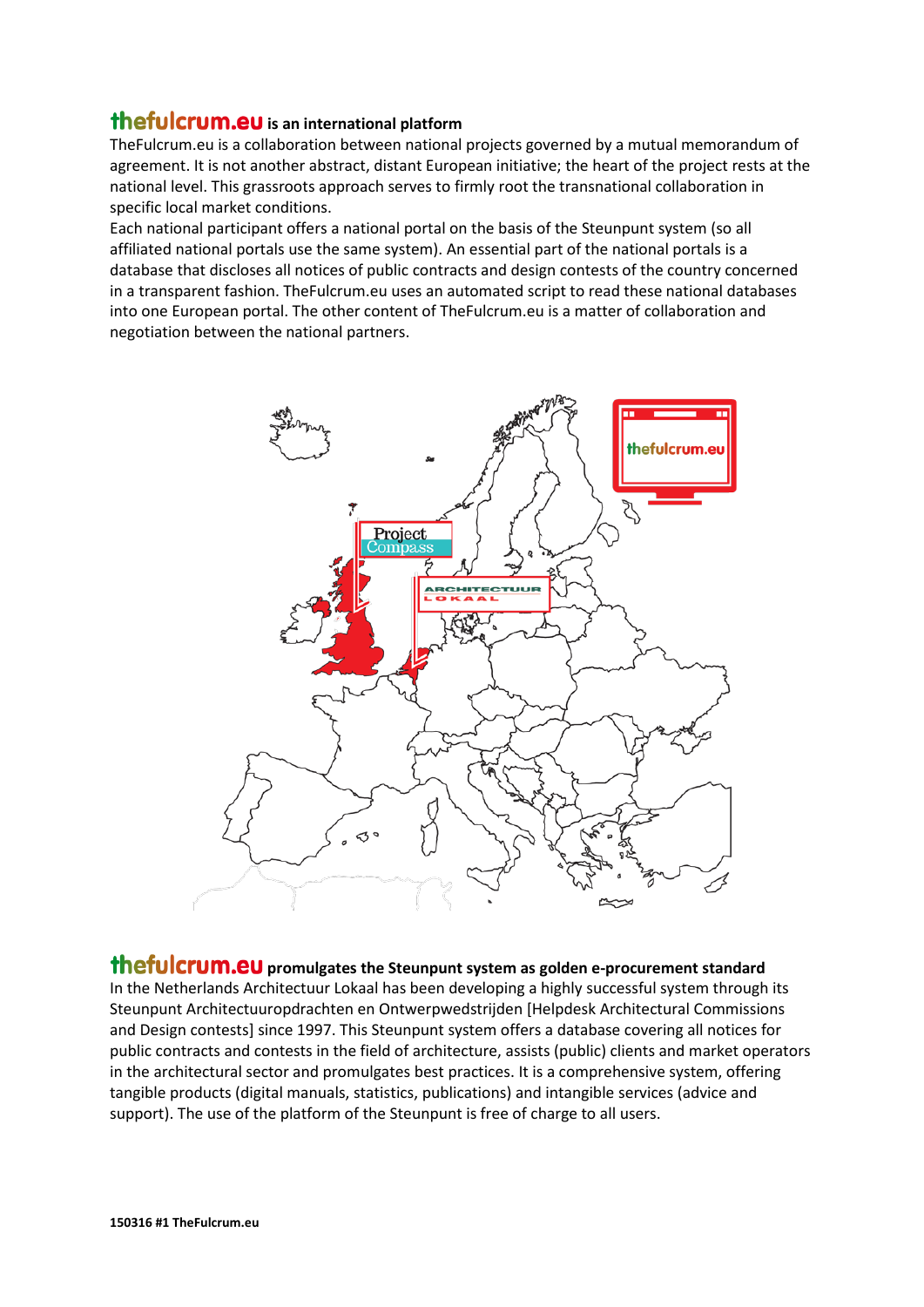

### **thefulcrum.eu** has no EU funding (yet)

Resources are allocated by the national organisations. National partners pay a small fee to contribute to the development costs of the system and the costs of maintaining the digital portals. Obtaining (EU) government funding to expand the system across Europe might be an option for the future. The Fulcrum project work is mainly done at the local level by the national partners themselves. Each national partner has the obligation to offer a national portal on the basis of the Steunpunt system/database. Harvesting data (notices) for the national portal is the prime responsibility of the national partner. If need be, the experienced founding partners (Architectuur Lokaal and Project Compass) can offer assistance in setting up a national portal. National data is read automatically for theFulcrum.eu. The founding partners are responsible for the content management of the European portal, of course in consultation with the other national participants.

## **Independent national partners can join**

National organisations wanting to join TheFulcrum.eu can contact the founding partners. We aim for one representative for each country (or administrative unit in case of a federal system). Once we have agreement on the memorandum governing the project, the new party can join. We can provide templates and assistance in setting up a national portal and once this national portal is operative, we can add the country concerned to TheFulcrum.eu portal.